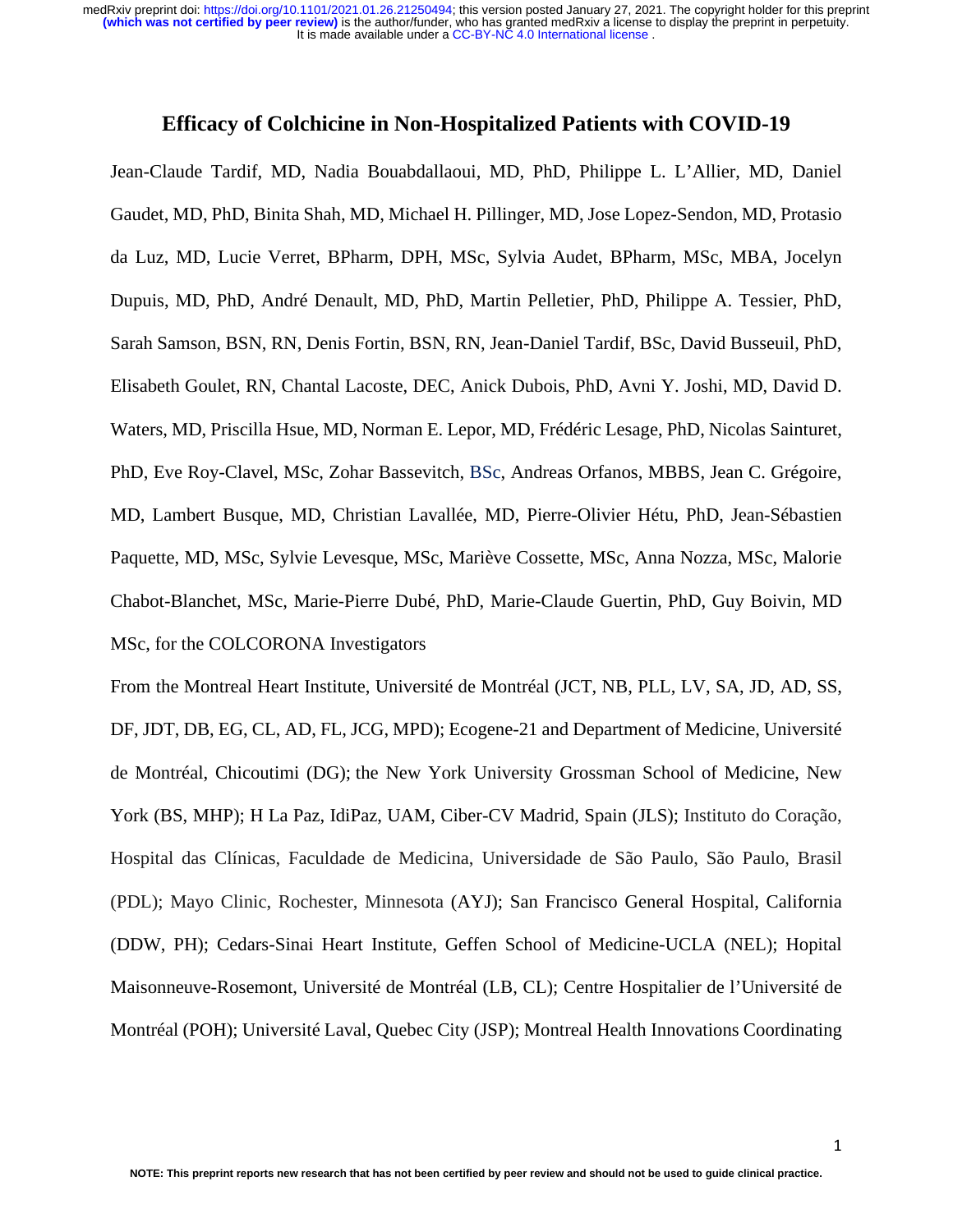Center, Montreal (NS, ERC, ZB, AO, SL, MC, AN, MCB, MCG); Centre Hospitalier Universitaire de Québec and Université Laval (MP, PAT, GB).

**Address correspondence to**: Jean-Claude Tardif, MD, Montreal Heart Institute, 5000 Belanger street, Montreal, PQ, Canada H1T1C8; tel: 514-376-3330 (ext. 3604); email: jeanclaude.tardif@icm-mhi.org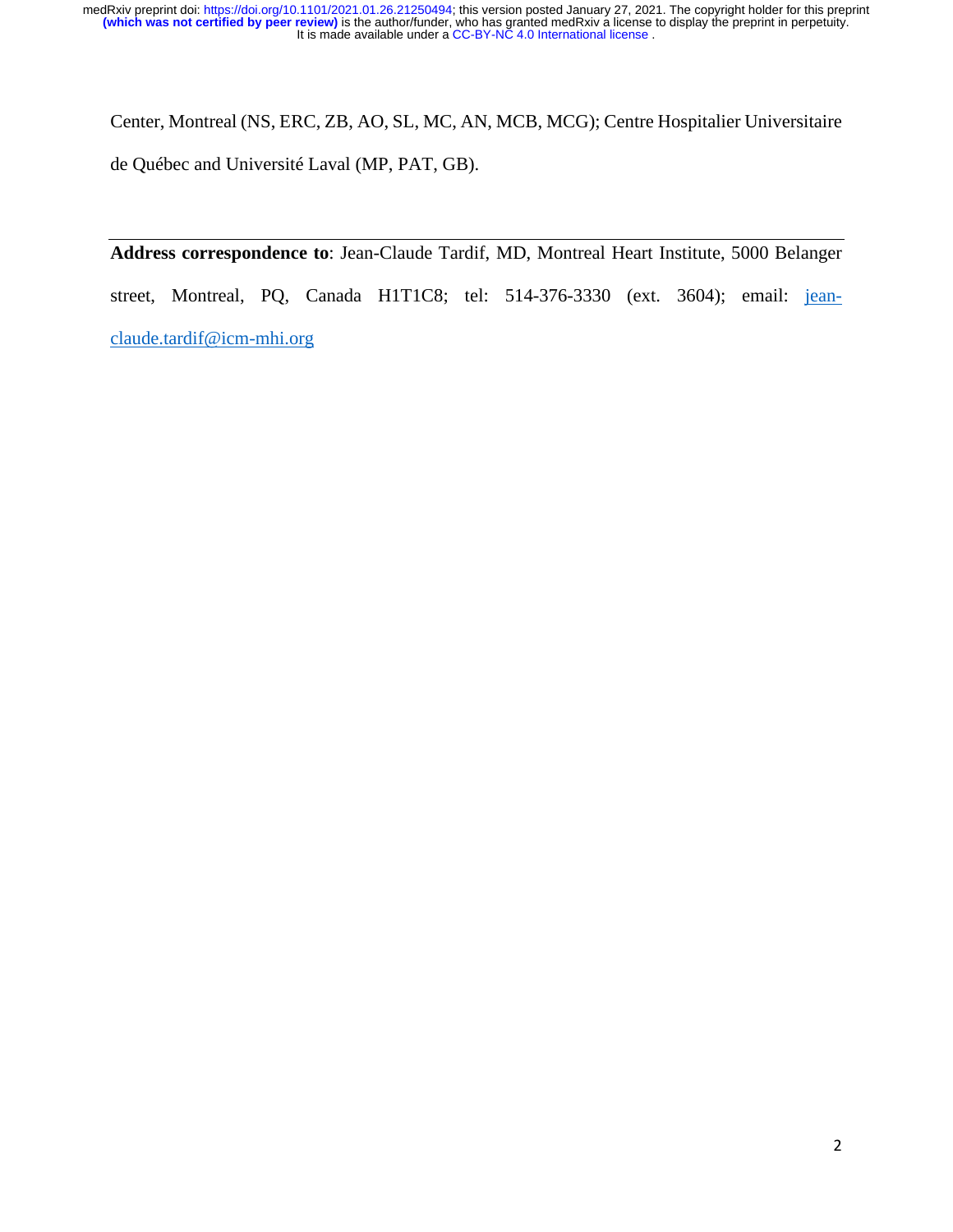#### **ABSTRACT**

#### **Background**

Evidence suggests the role of an inflammatory storm in COVID-19 complications. Colchicine is an orally administered, anti-inflammatory medication beneficial in gout, pericarditis and coronary disease.

#### **Methods**

We performed a randomized, double-blind trial involving non-hospitalized patients with COVID-19 diagnosed by polymerase chain reaction (PCR) testing or clinical criteria. The patients were randomly assigned to receive colchicine (0.5 mg twice daily for 3 days and once daily thereafter) or placebo for 30 days. The primary efficacy endpoint was the composite of death or hospitalization for COVID-19.

#### **Results**

A total of 4488 patients were enrolled. The primary endpoint occurred in 4.7% of the patients in the colchicine group and 5.8% of those in the placebo group (odds ratio, 0.79; 95.1% confidence interval (CI), 0.61 to 1.03; P=0.08). Among the 4159 patients with PCR-confirmed COVID-19, the primary endpoint occurred in 4.6% and 6.0% of patients in the colchicine and placebo groups, respectively (odds ratio, 0.75; 95% CI, 0.57 to 0.99; P=0.04). In these patients with PCR-confirmed COVID-19, the odds ratios were 0.75 (95% CI, 0.57 to 0.99) for hospitalization due to COVID-19, 0.50 (95% CI, 0.23 to 1.07) for mechanical ventilation, and 0.56 (95% CI, 0.19 to 1.66) for death. Serious adverse events were reported in 4.9% and 6.3% in the colchicine and placebo groups (P=0.05); pneumonia occurred in 2.9% and 4.1% of patients (P=0.02). Diarrhea was reported in 13.7% and 7.3% in the colchicine and placebo groups (P<0.0001).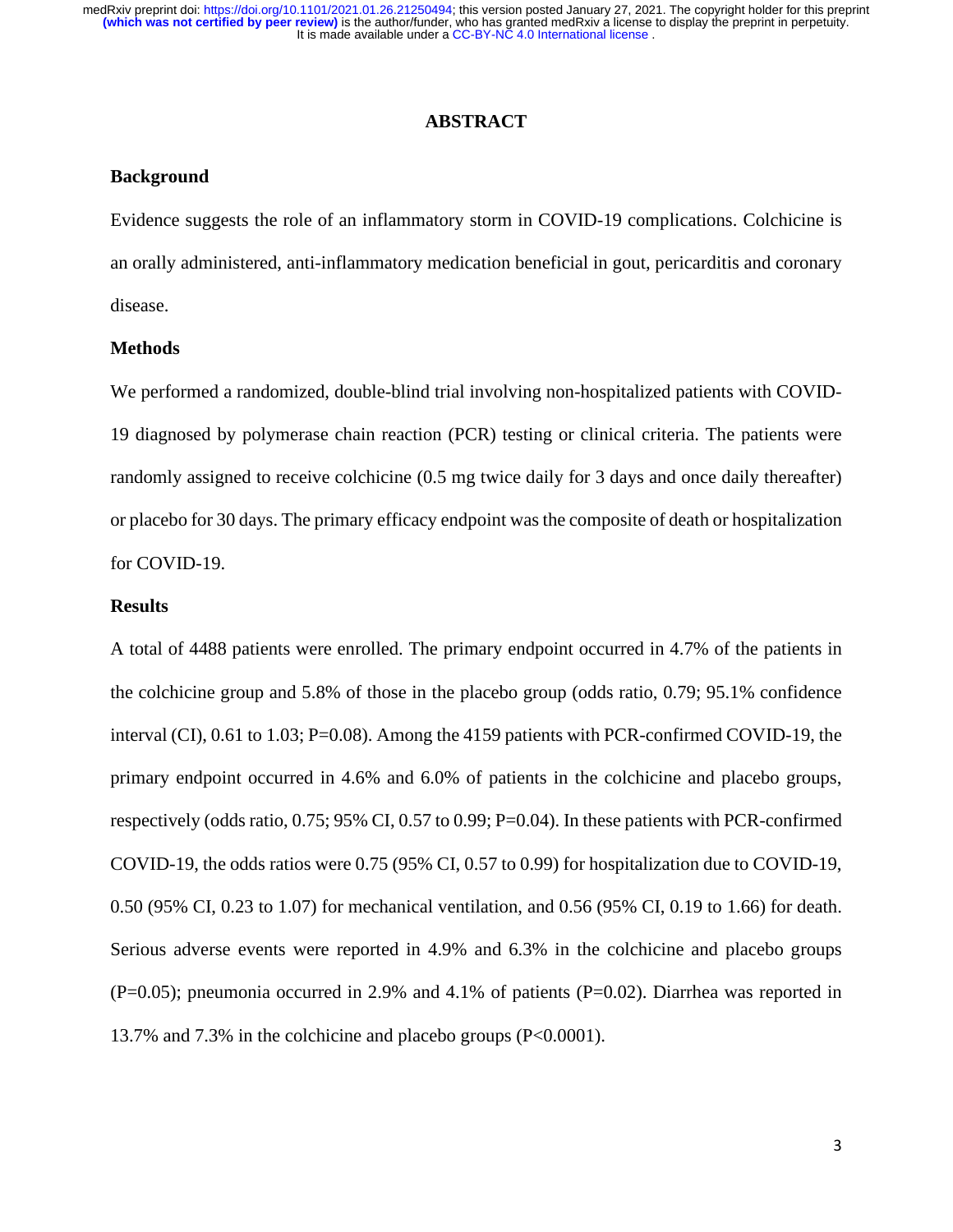# **Conclusion**

Among non-hospitalized patients with COVID-19, colchicine reduces the composite rate of death

or hospitalization. (COLCORONA ClinicalTrials.gov number: NCT04322682)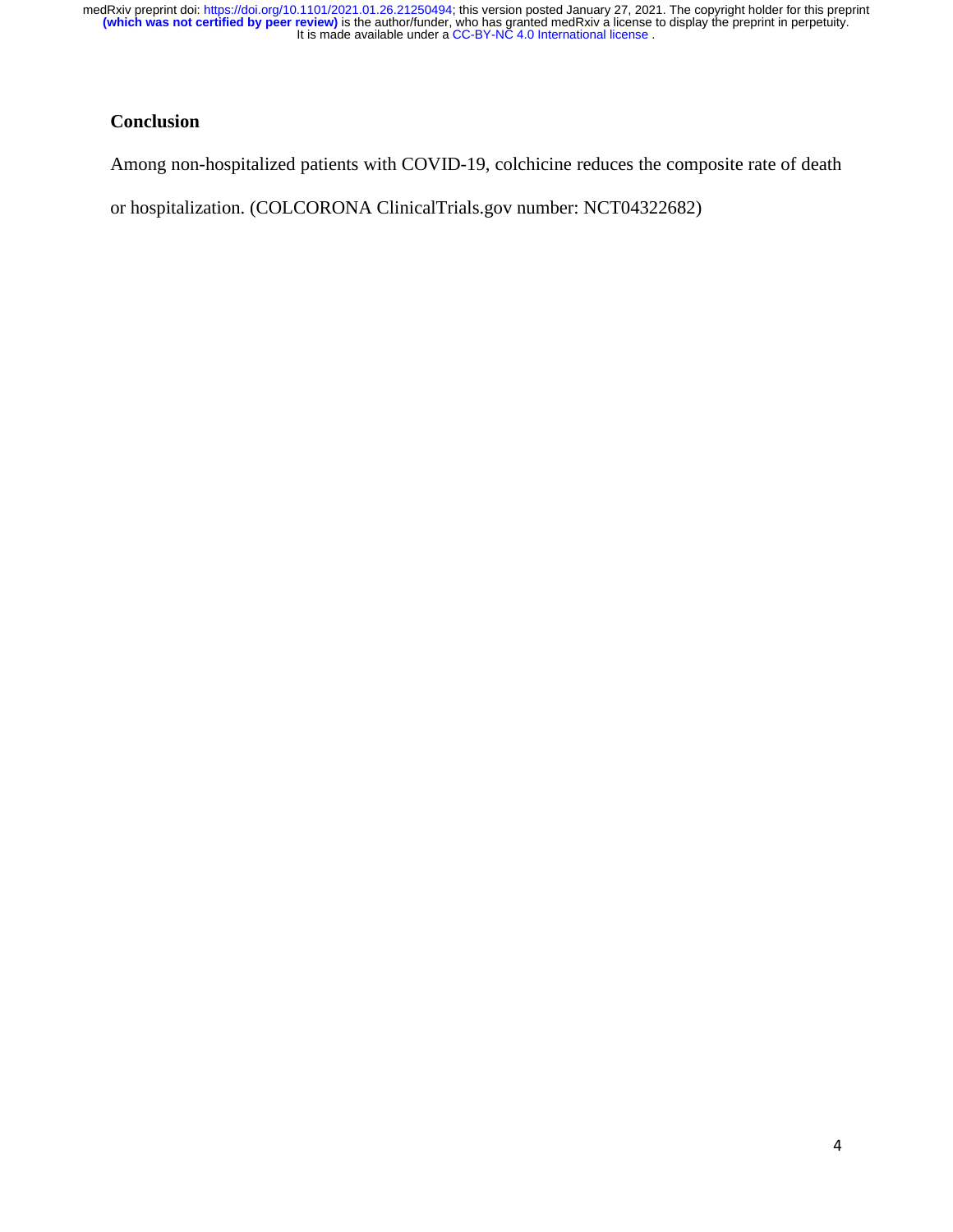Accumulating evidence suggests that some patients with coronavirus disease 2019 (COVID-19) suffer from the cytokine storm syndrome.<sup>1</sup> Treatment of this exaggerated inflammatory response has been advocated to address the immediate need to reduce the risk of complications.<sup>1,2</sup> The steroid dexamethasone reduces mortality in patients hospitalized with COVID-19, but only if they receive mechanical ventilation or supplemental oxygen.<sup>3</sup> In addition, the anti-interleukin-6 receptor antibody tocilizumab was shown to reduce the likelihood of progression to mechanical ventilation in patients hospitalized for COVID-19 pneumonia.4

The severe acute respiratory syndrome coronavirus 1 (SARS-CoV-1), which is closely related to the SARS-CoV-2 virus responsible for COVID-19, has been shown to activate the NLRP3 inflammasome.<sup>5</sup> This intracellular complex activates several interleukins, which then trigger an inflammatory cascade. Given that elevated levels of interleukin-6 are associated with adverse clinical outcomes in COVID-19, $6$  targeting the NLRP3 inflammasome may reduce related complications in patients at risk of cytokine activation.

Prevention of COVID-19 complications in an out-patient setting ideally requires a clinically available, orally administered and inexpensive medication targeting the inflammasome with a known favorable safety and tolerability profile. Colchicine is a potent anti-inflammatory agent used to treat gout, viral pericarditis, coronary disease and familial Mediterranean fever.<sup>7-10</sup> Its mechanism of action is through the inhibition of tubulin polymerization, with effects on the inflammasome, cellular adhesion molecules and inflammatory chemokines. 11-13 In an experimental model of acute respiratory distress syndrome, colchicine was shown to reduce inflammatory lung injury and respiratory failure by interfering with leukocyte activation and recruitment.<sup>14</sup>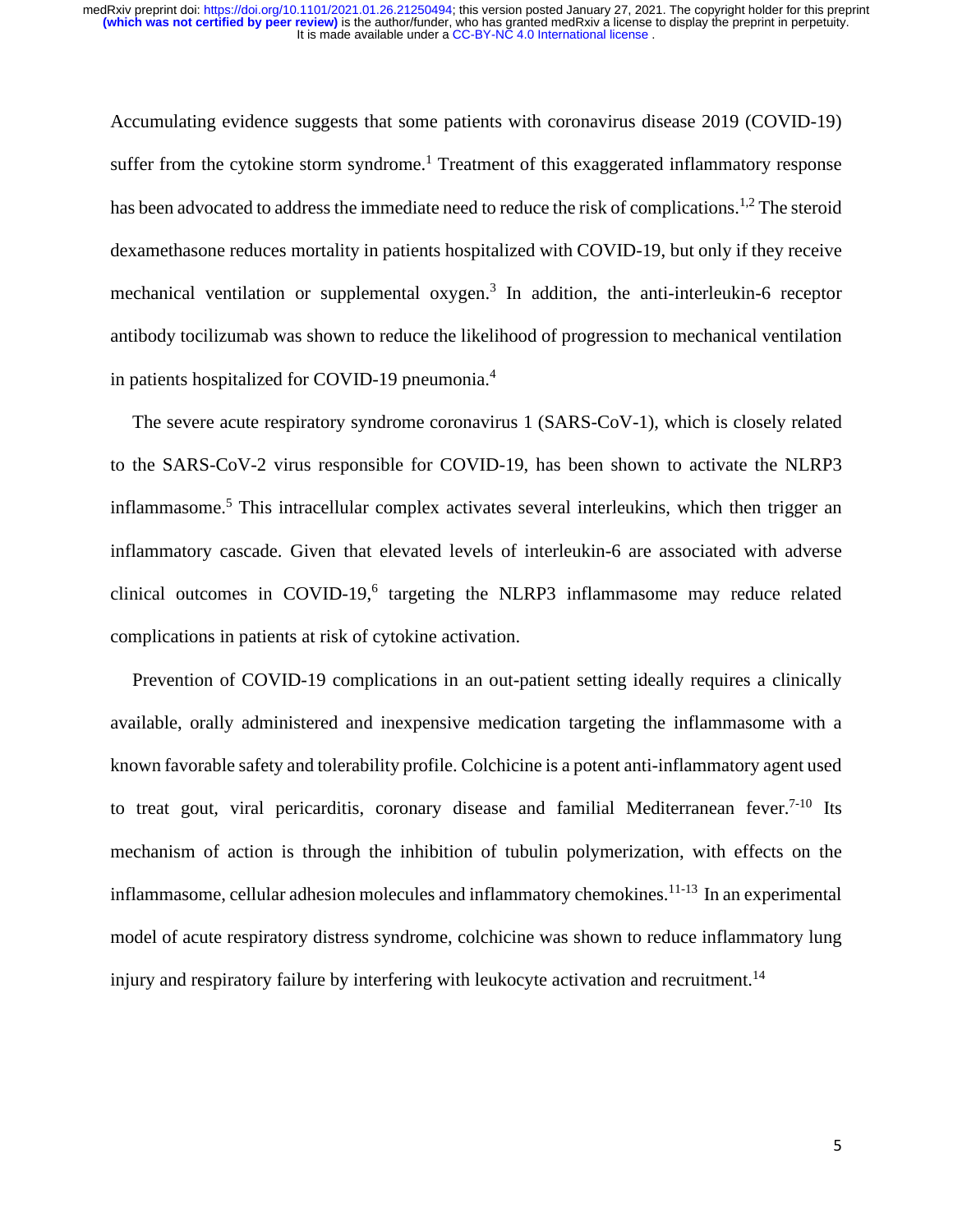We conducted the COLchicine CORONAvirus SARS-CoV-2 (COLCORONA) trial in nonhospitalized patients with COVID-19 to evaluate the effects of colchicine on complications including hospitalization and death and its safety and tolerability

#### **METHODS**

## **TRIAL DESIGN**

COLCORONA was a randomized, double-blind, placebo-controlled, investigator-initiated trial comparing colchicine (0.5 mg twice daily for the first 3 days and then once daily for 27 days thereafter) with placebo in a 1:1 ratio. The study was funded by the Government of Quebec, the Bill and Melinda Gates Foundation, the National Institutes of Health and philanthropist Sophie Desmarais. The trial protocol, available with the full text of this article at XX.org, was designed by the study steering committee. The protocol was approved by the institutional review board at all centers involved in the 6 countries that participated in the trial (Supplementary Appendix). All study support activities, including project coordination, data management, site monitoring, and statistical oversight and analyses, were performed at the Montreal Health Innovations Coordinating Center (MHICC). The trial was overseen by a data safety monitoring board of independent experts. The study medication and matching placebo were provided by Pharmascience (Montreal), which had no role in the design or conduct of the trial or the preparation or review of the manuscript. The first author (JCT) and lead statistician (MCG) prepared the first draft of the manuscript, had full access to the trial database, generated statistical analyses, made the decision to submit the manuscript for publication, and assume responsibility for the accuracy and completeness of the data and analyses and for the fidelity to the protocol.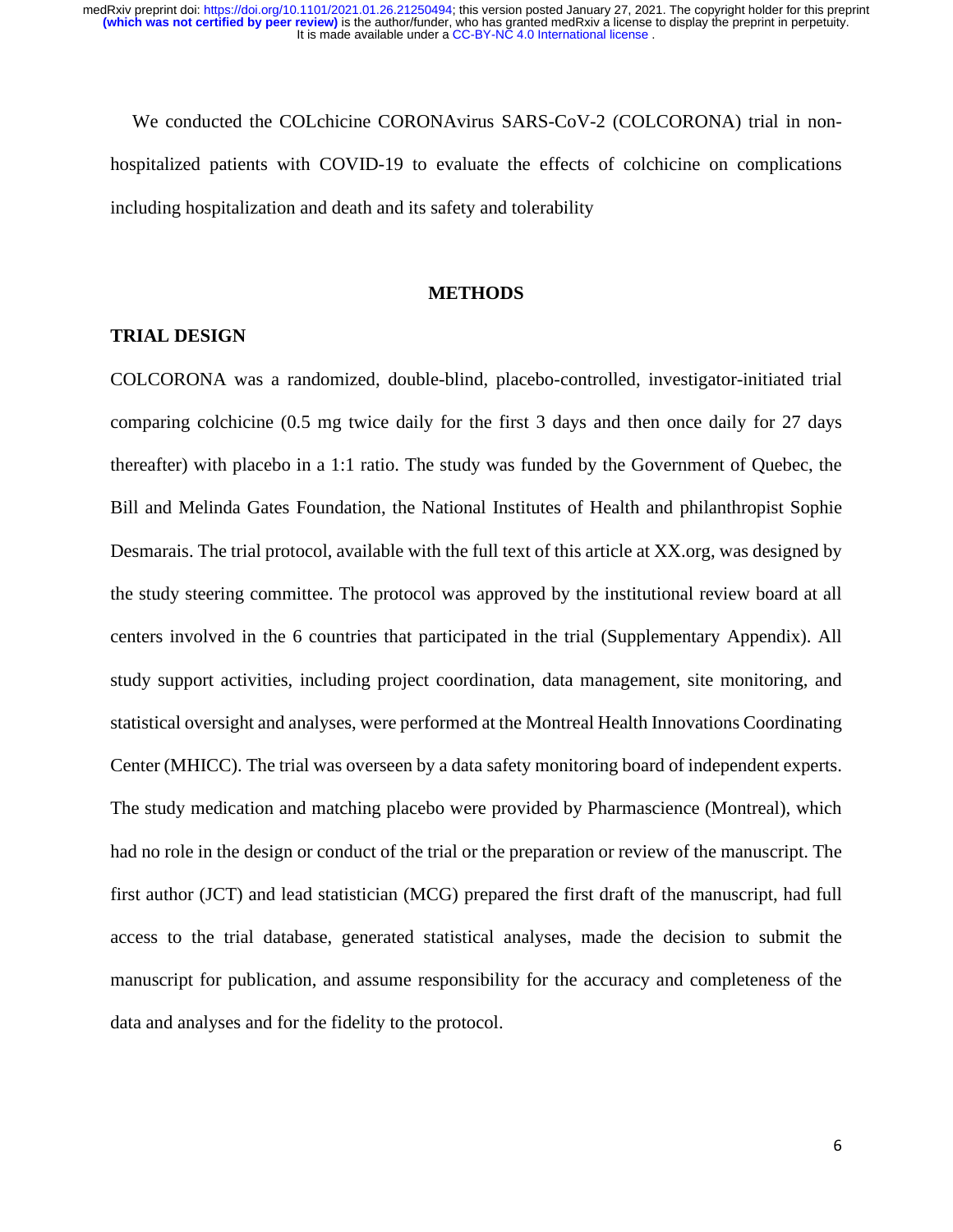### **TRIAL POPULATION**

Patients were eligible if they were at least 40 years of age, had received a diagnosis of COVID-19 within 24 hours of enrollment, were not currently hospitalized and not under immediate consideration for hospitalization, and presented at least one of the following high-risk criteria: age of 70 years or older, obesity (body-mass index of 30 kg/m<sup>2</sup> or more), diabetes, uncontrolled hypertension (systolic blood pressure  $\geq 150$  mm Hg), known respiratory disease, known heart failure, known coronary disease, fever of at least 38.4°C within the last 48 hours, dyspnea at the time of presentation, bicytopenia, pancytopenia, or the combination of high neutrophil and low lymphocyte counts. The diagnosis of COVID-19 was made by local laboratories using polymerase chain reaction testing on a naso-pharyngeal swab specimen. Given the restrictions in laboratory testing early in the pandemic, a diagnosis was also accepted as an epidemiological link with a household member who had a positive nasopharyngeal test result for patients with symptoms compatible with COVID-19, or by a clinical algorithm in a symptomatic patient without an obvious alternative cause as per official guidelines (Supplementary Table S1).<sup>15</sup> Women were either not of childbearing potential or practicing adequate contraception.

Patients were excluded if they had inflammatory bowel disease, chronic diarrhea or malabsorption; pre-existent progressive neuromuscular disease; estimated glomerular filtration rate less than 30 ml/minute/1.73 m<sup>2</sup>; severe liver disease; current treatment with colchicine; current chemotherapy for cancer; or a history of significant sensitivity to colchicine. Further details regarding eligibility criteria are provided in the Supplementary Appendix.

Written informed consent was obtained electronically or on paper from all patients before enrollment following a telemedicine or in-person visit, respectively. Study medication was delivered at the patient's house within 4 hours of enrollment. Clinical evaluations occurred by telephone at 15 and 30 days following randomization.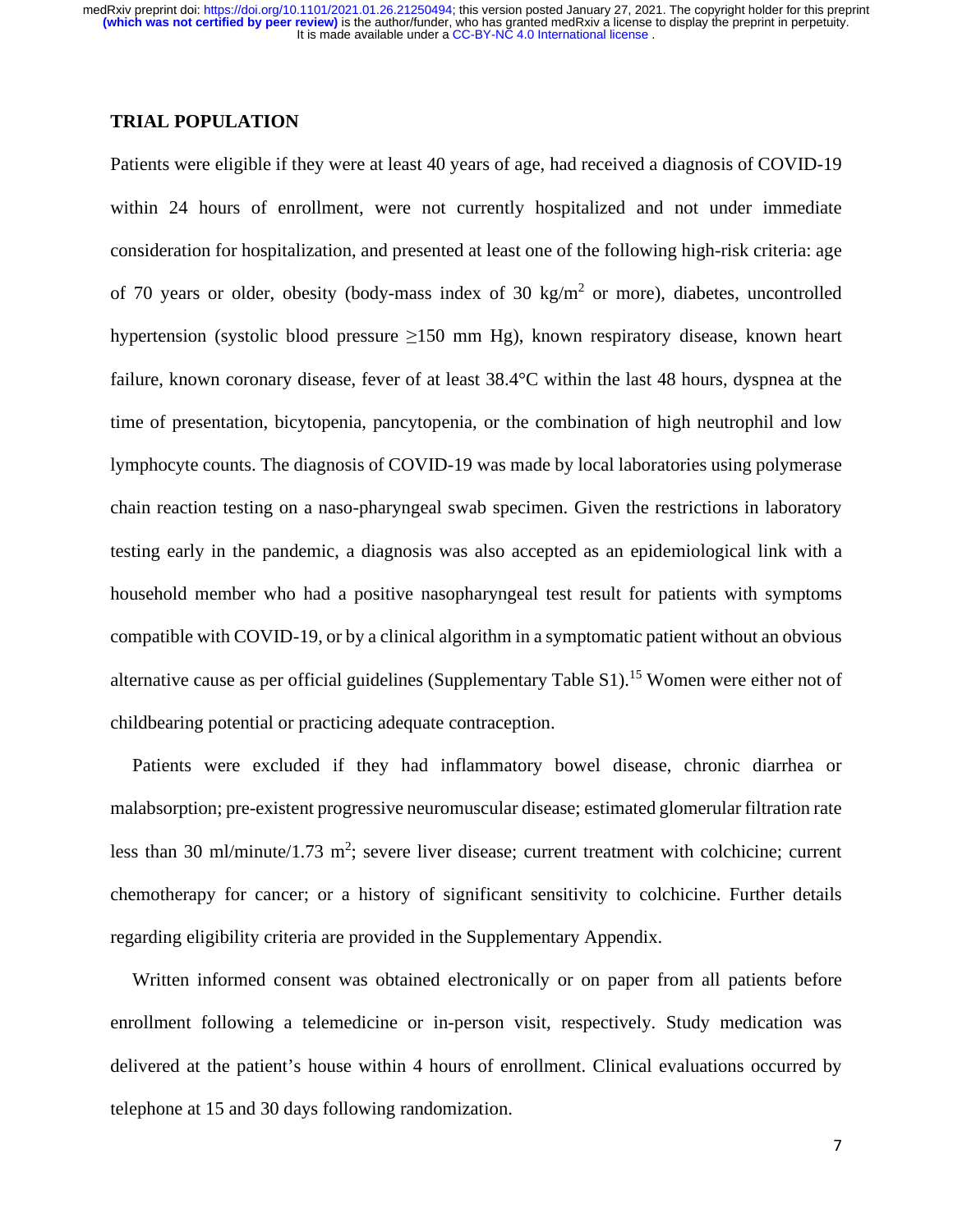### **ENDPOINTS**

The primary efficacy endpoint was a composite of death or hospitalization due to COVID-19 infection in the 30 days following randomization. The secondary endpoints consisted of the components of the composite primary endpoint; and the need for mechanical ventilation in the 30 days following randomization. Pneumonias, other serious adverse events, and non-serious adverse events were also collected.

### **STATISTICAL ANALYSES**

It was estimated that a sample size of approximately 6000 randomized patients with 3000 patients in each treatment group would be required to detect a 25% relative risk reduction with colchicine with a power of 80% given a primary endpoint event rate of 7% in the placebo group and a twosided test at the 0.05 significance level.

The efficacy analyses were conducted according to the intention-to-treat principle. The primary endpoint was compared between the two treatment groups using a chi-square test and the odds ratio along with 95.1% confidence interval, was provided. Secondary endpoints were analyzed similarly. Because of potential limitations to the specificity of COVID-19 diagnosis made on clinical or epidemiological criteria alone, a pre-specified analysis included only those patients who were enrolled based on a positive polymerase chain reaction test. Pre-specified subgroup analyses were conducted using logistic regression models including the treatment group, the subgroup factor and the treatment x subgroup factor interaction.

Interim analyses were planned after 25, 50 and 75% of the primary endpoint events had occurred. The pre-specified stopping rule for efficacy was based on the Lan-DeMets procedure with the O'Brien-Fleming alpha-spending function. Following its review of the first two interim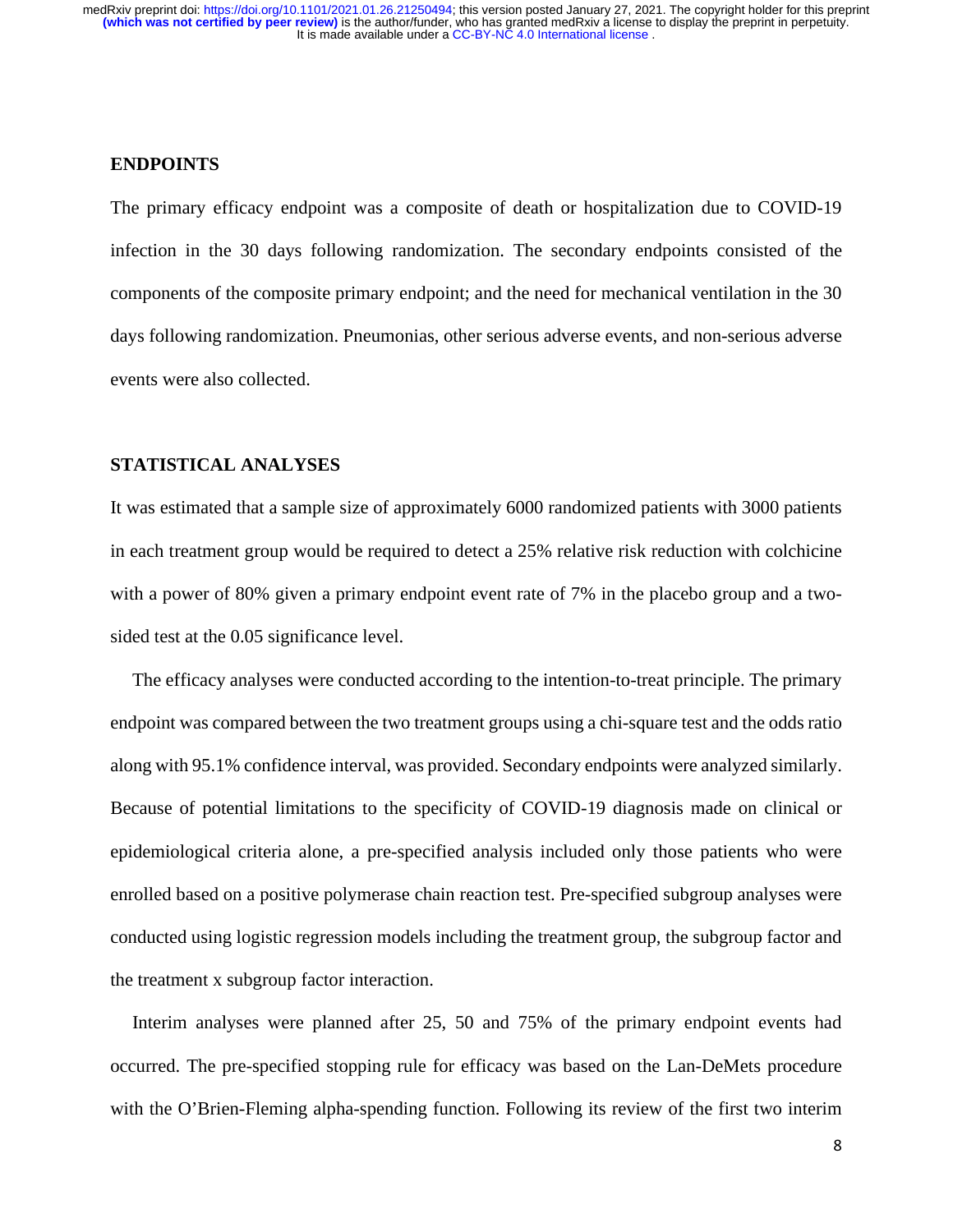results, the monitoring board recommended that the trial should continue as planned. On December 11, 2020, the steering committee chairman informed the data safety monitoring board that the investigators had decided to terminate the study once 75% of the planned patients were recruited and had completed the 30-day follow-up. This decision was made due to logistical issues related to maintaining the central study call center active 24 hours per day for a prolonged period of time, as well as the need to provide healthcare systems with study results in a timely fashion given the state of the COVID-19 pandemic. To account for the interim analyses, the statistical significance level was set to 0.0490 for the final analysis of the primary endpoint. All other statistical tests were two-sided and conducted at the 0.05 significance level.

Statistical analyses were performed using SAS version 9.4. There was no prespecified plan to adjust for multiple comparisons across the multiple methods used to analyze the primary outcome and secondary endpoints; results of these analyses are reported with point estimates and 95% CI, without P-values. 95% CIs are not adjusted for multiple comparisons and inferences drawn from them may not be reproducible. The statistical analysis plan was approved on November 25, 2020.

#### **RESULTS**

#### **PATIENTS**

Trial enrollment began in March 2020 and was completed in December 2020; the last trial visit was in January 2021. A total of 4488 patients underwent randomization and were followed for 30 days. At the time of database lock and unblinding on January 20, 2021, vital and primary endpoint event status were available for all except for 93 patients (97.9%). Details regarding the disposition of the patients are provided in Figure 1.

The baseline characteristics of patients are shown in Table 1. Patients were enrolled a mean of 5.3 days after the onset of COVID-19 symptoms. The mean age of participants was 54.7 years,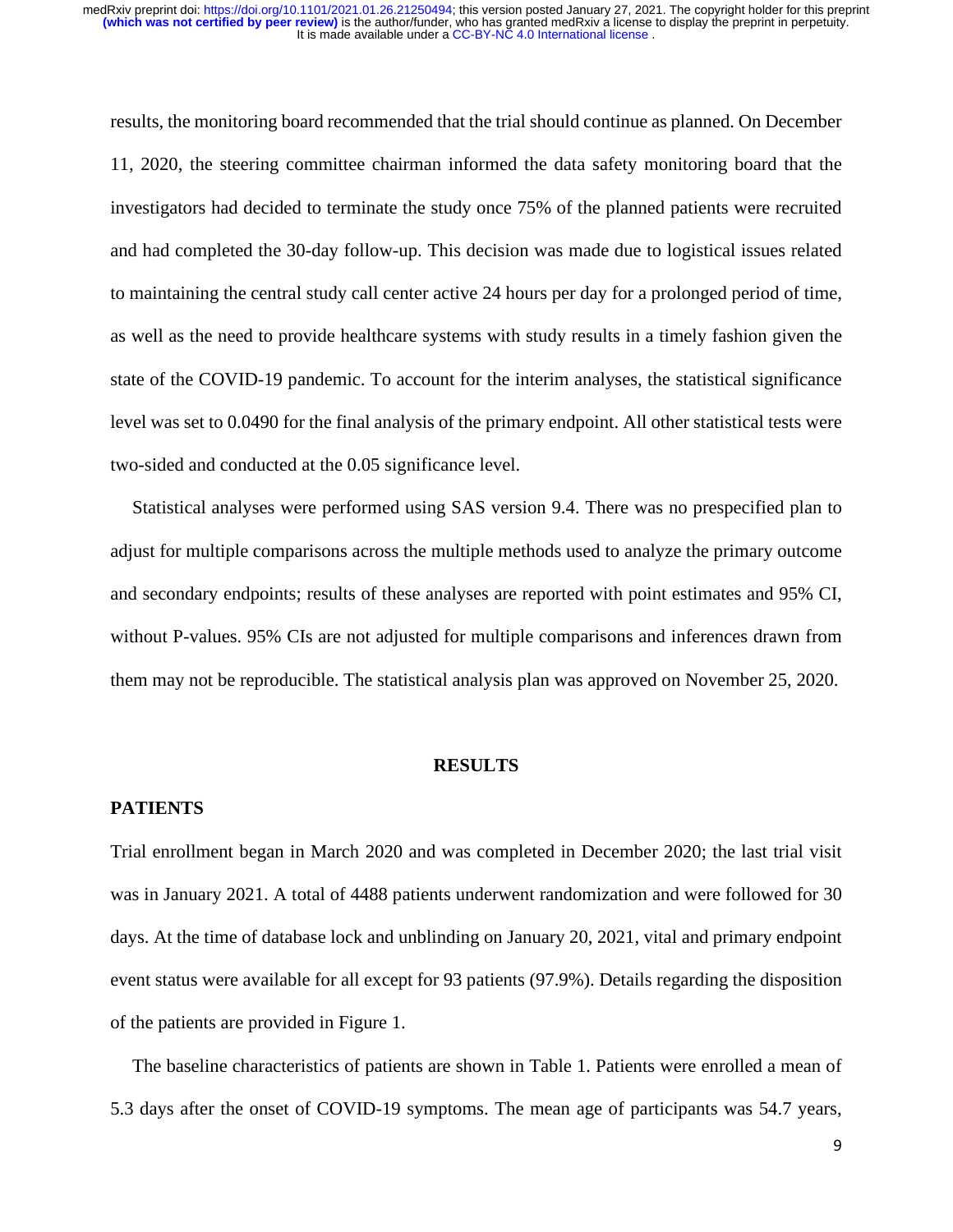53.9% of the patients were women, mean body-mass index was  $30.0 \text{ kg/m}^2$ , and 19.9% had diabetes. The mean treatment duration with the trial medication was 26.2 days.

#### **CLINICAL EFFICACY ENDPOINTS**

A primary endpoint event occurred in 4.7% of the patients in the colchicine group, as compared with 5.8% of the patients in the placebo group (odds ratio, 0.79; 95.1% confidence interval [CI], 0.61 to 1.03; P=0.08). Table 2 shows the event rates and odds ratios for the components of the primary endpoint, which included death (odds ratio, 0.56; 95% CI, 0.19 to 1.67) and hospitalization due to COVID-19 (odds ratio, 0.79; 95% CI, 0.60 to 1.03), as well as for the secondary efficacy endpoint of the need for mechanical ventilation (odds ratio, 0.53; 95% CI, 0.25 to 1.09).

In the pre-specified analysis of the 4159 patients with COVID-19 confirmed by a polymerase chain reaction test, the rates of the primary endpoint were 4.6% and 6.0% in the colchicine and placebo groups, respectively (odds ratio,  $0.75$ ;  $95\%$  CI,  $0.57$  to  $0.99$ ; P=0.04). Among these patients with confirmed COVID-19, the odds ratios were 0.75 (95% CI, 0.57 to 0.99) for hospitalization due to the infection and 0.56 (95% CI, 0.19 to 1.66) for death. The secondary efficacy endpoint of the need for mechanical ventilation occurred in 0.5% of the patients in the colchicine group, as compared with 1.0% of the patients in the placebo group (odds ratio, 0.50; 95% CI, 0.23 to 1.07).

Efficacy results in prespecified subgroups are shown in Table 3. Among the patients with diabetes, the primary endpoint occurred in 6.1% of those in the colchicine group and 9.6% in the placebo group (odds ratio, 0.61; 95% CI, 0.37 to 1.01).

## **SAFETY AND ADVERSE EVENTS**

The rates of serious adverse events were 4.9% in the colchicine group and 6.3% in the placebo group ( $P=0.05$ ), and pneumonia occurred in 2.9% and 4.1% of the patients in the two groups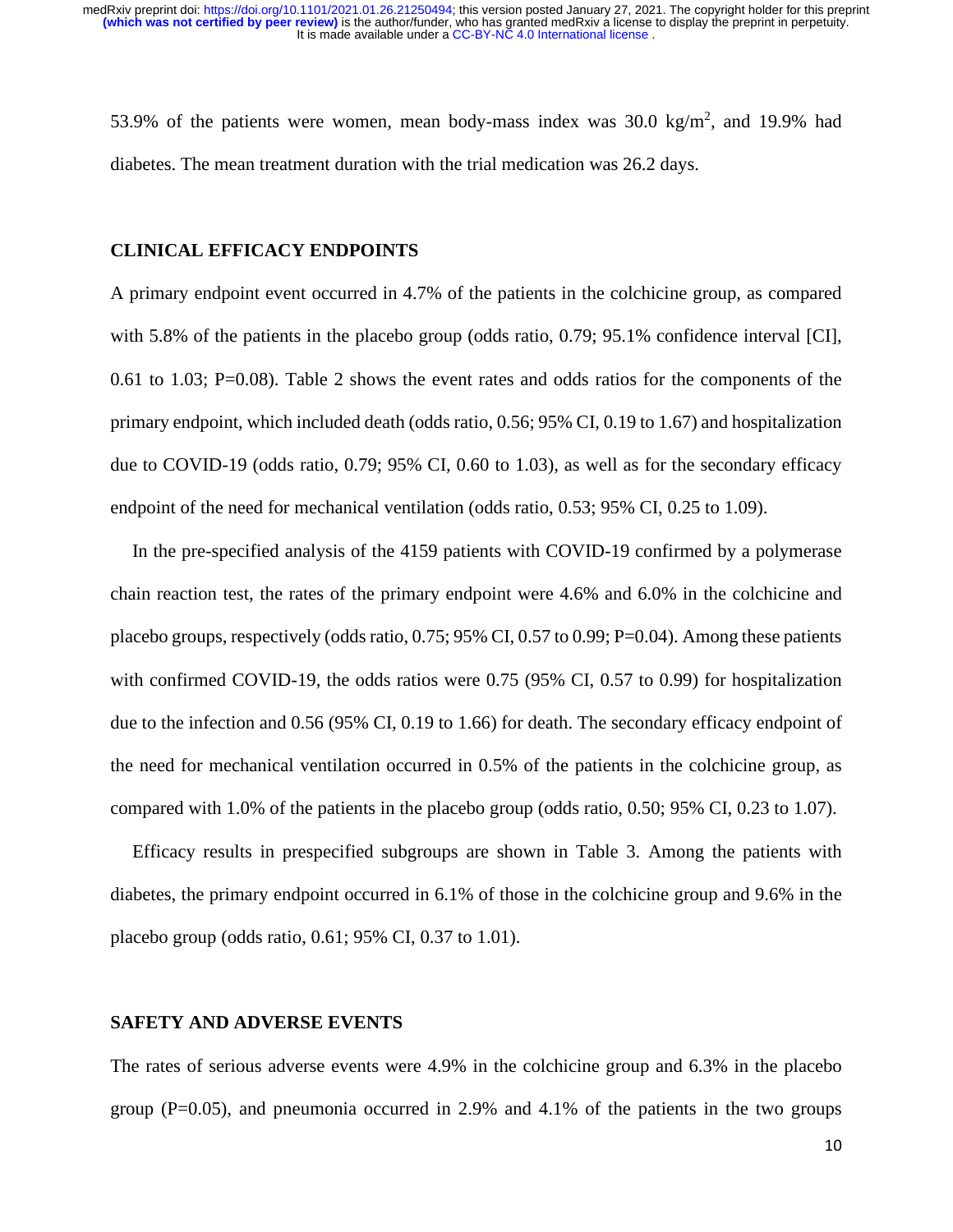(P=0.02). Pulmonary embolism was diagnosed in 0.5% of the patients in the colchicine group and 0.1% of those in the placebo group (0.01). The rates of adverse events that were considered related to trial medication were 24.2% and 15.5% (Table 4). At least one treatment-emergent gastrointestinal adverse event occurred in 23.9% of the patients in the colchicine group, as compared with 14.8% of the patients in the placebo group. Diarrhea was reported in 13.7% and 7.3% of patients in the two trial groups (P<0.0001).

#### **DISCUSSION**

In COLCORONA, the risk of the primary composite efficacy endpoint of death or hospitalization due to COVID-19 infection in the 30 days following randomization, was lower among the patients who were randomly assigned to receive colchicine than among those who received placebo. Because of the shortage of reagents for polymerase chain reaction tests and the restriction in the use of such testing early in the pandemic, diagnosis of probable COVID-19 through an epidemiological link or compatible symptoms was initially allowed in the study. When the 93% of patients who had a formal diagnosis of COVID-19 are considered, the benefit of colchicine on the primary efficacy endpoint was more marked (25%) and statistically significant. Treatment with colchicine was associated with concordant effects on hospitalizations, use of mechanical ventilation and deaths in patients with a diagnosis of COVID-19 confirmed by polymerase chain reaction testing.

The effect of colchicine on the primary endpoint was consistent across subgroups of patients based on various clinical characteristics. Although the benefits of colchicine appeared to be more marked in patients with diabetes and men, there was no significant heterogeneity in the results. Because the event rates were higher in patients with these characteristics, the effect of colchicine might have been more readily detectable. Diabetes is a pro-inflammatory state, which might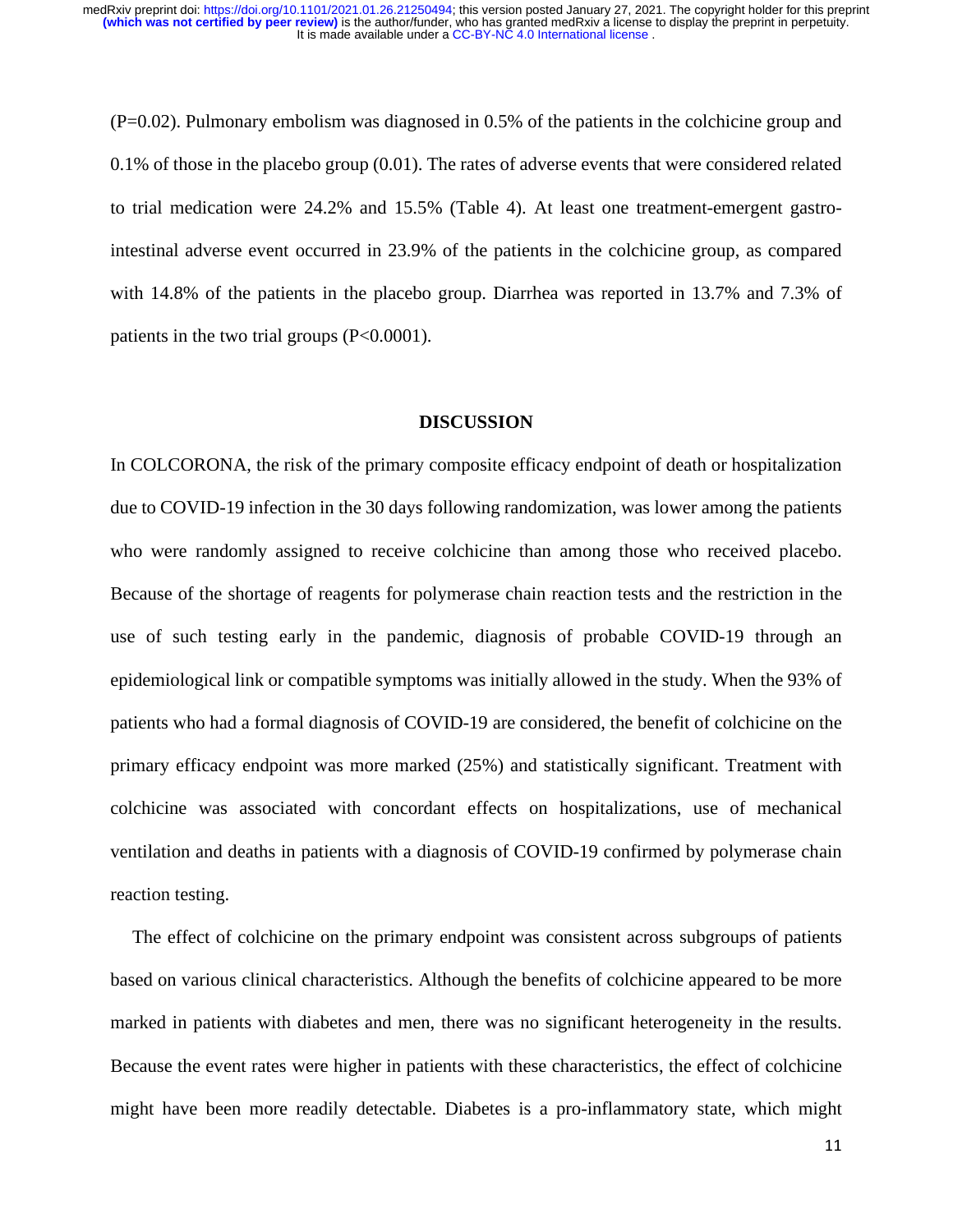explain the greater risk of complications of COVID-19 in patients afflicted by that disease. Despite the link between weight, insulin resistance and type 2 diabetes, the effects of colchicine did not differ whether the body-mass index was above or below 30 kg per square meter. In contrast, there is no readily obvious basis for a sex-related difference in responses to colchicine. Of note, the concomitant use of an inhibitor of the renin-angiotensin system did not appear to modify the clinical response to colchicine.

The most common adverse events observed were gastro-intestinal. Diarrhea was reported by 13.7% and 7.3% of patients in the colchicine and placebo groups, respectively. The number of patients with any serious adverse event was smaller in the colchicine group compared to placebo (4.9% versus 6.3%). Pneumonia was reported less frequently in patients of the colchicine group (2.9%) than those of the placebo group (4.1%). Colchicine has previously been shown to reduce acute lung injury in an experimental model of acute respiratory distress syndrome.<sup>14</sup> The risk of viral inflammatory pneumonitis might therefore be lowered by colchicine in patients with COVID-19. In contrast, there was no evidence of an increased risk of bacterial pneumonia in COLCORONA. The number of reported cases of pulmonary embolism was higher in patients of the colchicine group compared to placebo (11 versus 2). Whether this represents a real phenomenon or simply the play of chance is not known. Colchicine has previously been shown in murine models to lower the release of alpha-defensin associated with large thrombus burdens and in clinical studies to reduce the aggregation between neutrophils and platelets.<sup>16-18</sup> Nevertheless, the numbers of hospitalizations, use of mechanical ventilation and deaths were lower in the colchicine group than in the placebo group. Although uncommon, the number of reports of cutaneous rash was lower with colchicine than in the placebo group (4 versus 13).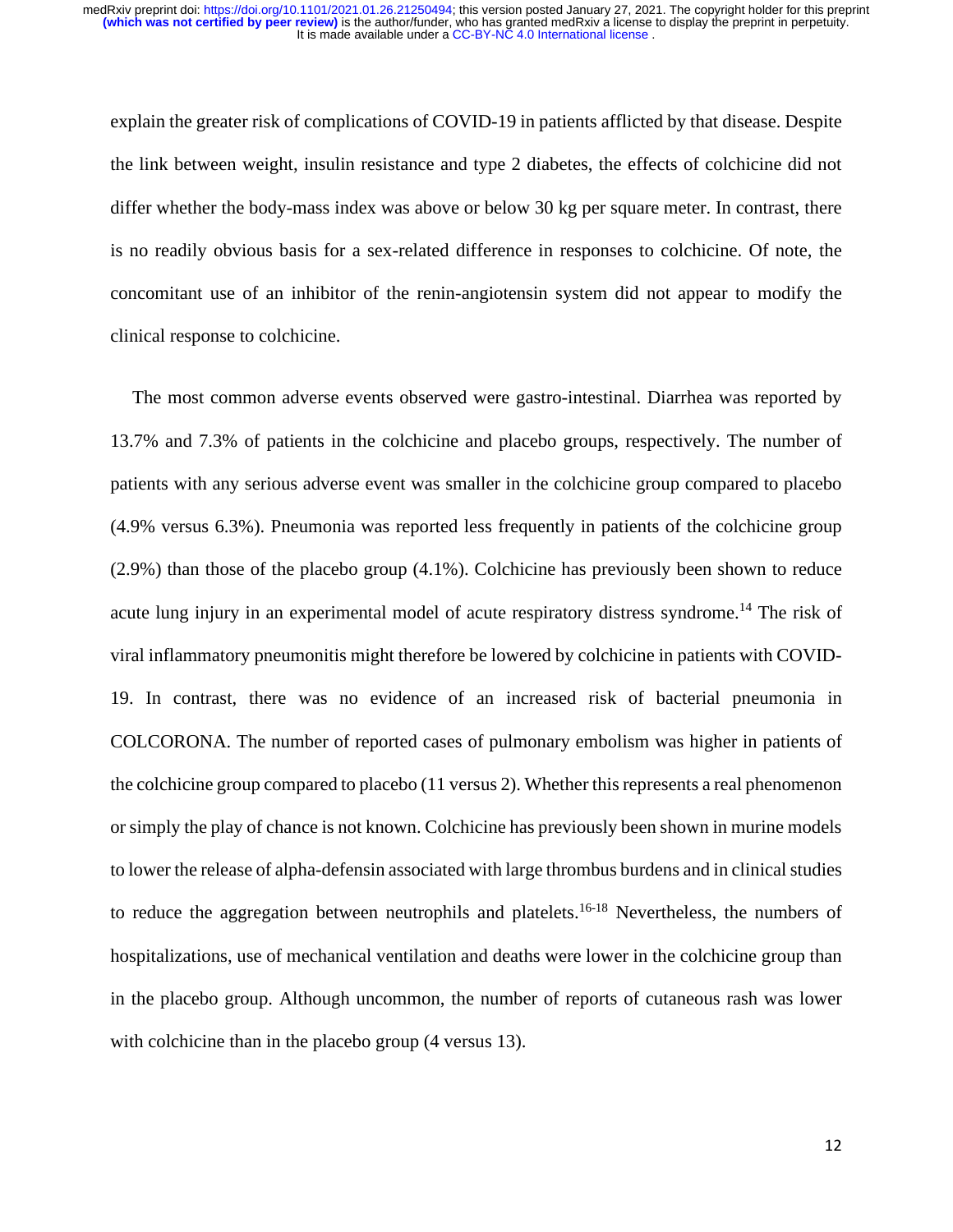Our trial has certain limitations. The study was stopped when 75% of the planned patients were recruited and had completed the 30-day follow-up. In addition to the logistical issues faced in the current challenging context, the perceived need to disseminate the study results rapidly in view of the current state of the pandemic largely contributed to our decision. The duration of follow-up was relatively short at approximately 30 days. The evolution of persistent COVID-19 symptoms and the effects of longer-term treatment with colchicine were not evaluated. The benefit of a shorter course of colchicine therapy for less than 30 days is also not entirely known, although the results of a small open-label study showed benefits of treatment administered for up to 3 weeks.<sup>19</sup> Finally, our results apply to patients who have a proven diagnosis of COVID-19, are at risk of clinical complications and are not hospitalized at the time of treatment initiation.

In conclusion, among non-hospitalized patients with confirmed COVID-19, colchicine led to a lower rate of the composite of death or hospitalization than placebo.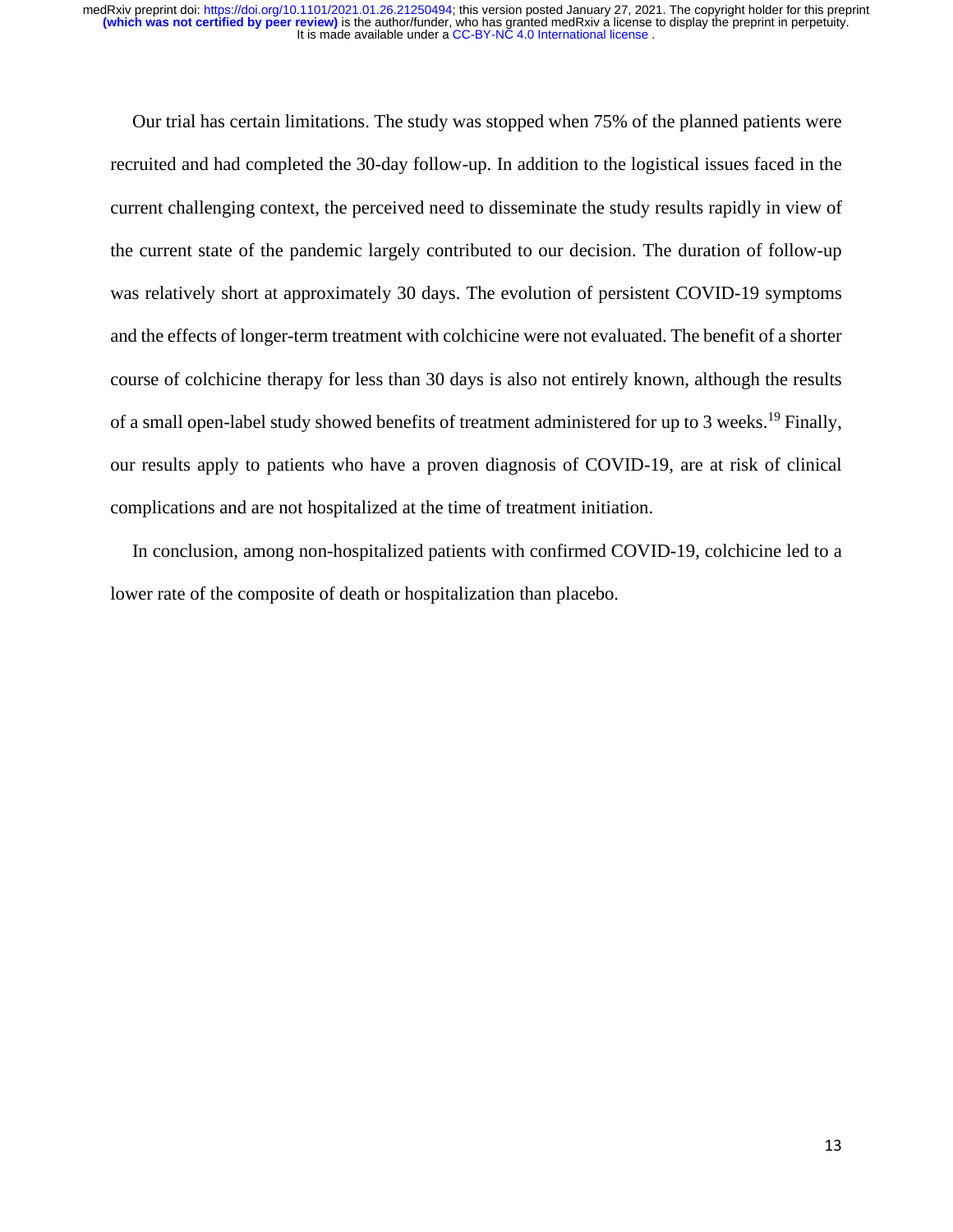## **References**

1. Faigenbaum DC, June CH. Cytokine storm. N Engl J Med 2020;383:2255-73.

2. Fedson DS. Treating the host response: an alternative way to manage Ebola in Africa and the next influenza pandemic. J Glob Health 2019;9:010322. doi: 10.7189/jogh.09.010322.

3. The RECOVERY collaborative group. Dexamethasone in hospitalized patients with Covid-19 - Preliminary report. N Engl J Med 2020 Jul 17:NEJMoa2021436. doi: 10.1056/NEJMoa2021436. (online ahead of print). PMID: 32678530.

4. Salama C, Han J, Yau L, et al. Tocilizumab in patients hospitalized with Covid-19 pneumonia. N Engl J Med 2021;384:20-30.

5. Nieto-Torres JL, Verdiá-Báguena C, Jimenez-Guardeno JM, et al. Severe acute respiratory syndrome coronavirus E protein transports calcium ions and activates the NLRP3 inflammasome. Virology 2015;485:330-9.

6. Coomes EA, Haghbayan H. Interleukin-6 in Covid-19 : A systematic review and meta-analysis. Rev Med Virol 2020;30(6):1-9.

7. Imazio M, Bobbio M, Cecchia E, et al. Colchicine in addition to conventional therapy for acute pericarditis: results of the COlchicine for acute PEricarditis (COPE) trial. Circulation 2005;112:2012-6.

8. Tardif JC, Kouz S, Waters DD, et al. Efficacy and safety of low-dose colchicine after myocardial infarction. N Engl J Med 2019;381:2497-505.

9. Nidorf SM, Fiolet ATL, Mosterd A, et al. Colchicine in patients with chronic coronary disease. N Engl J Med 2020;383:1831-47.

10.Cerquaglia C, Diaco M, Nucera G, La Regina M, Montalto M, Manna R. Pharmacological and clinical basis of treatment of familial Mediterranean fever (FMF) with colchicine or analogues: an update. Curr Drug Targ Inflamm Allergy 2005;4:117-24.

14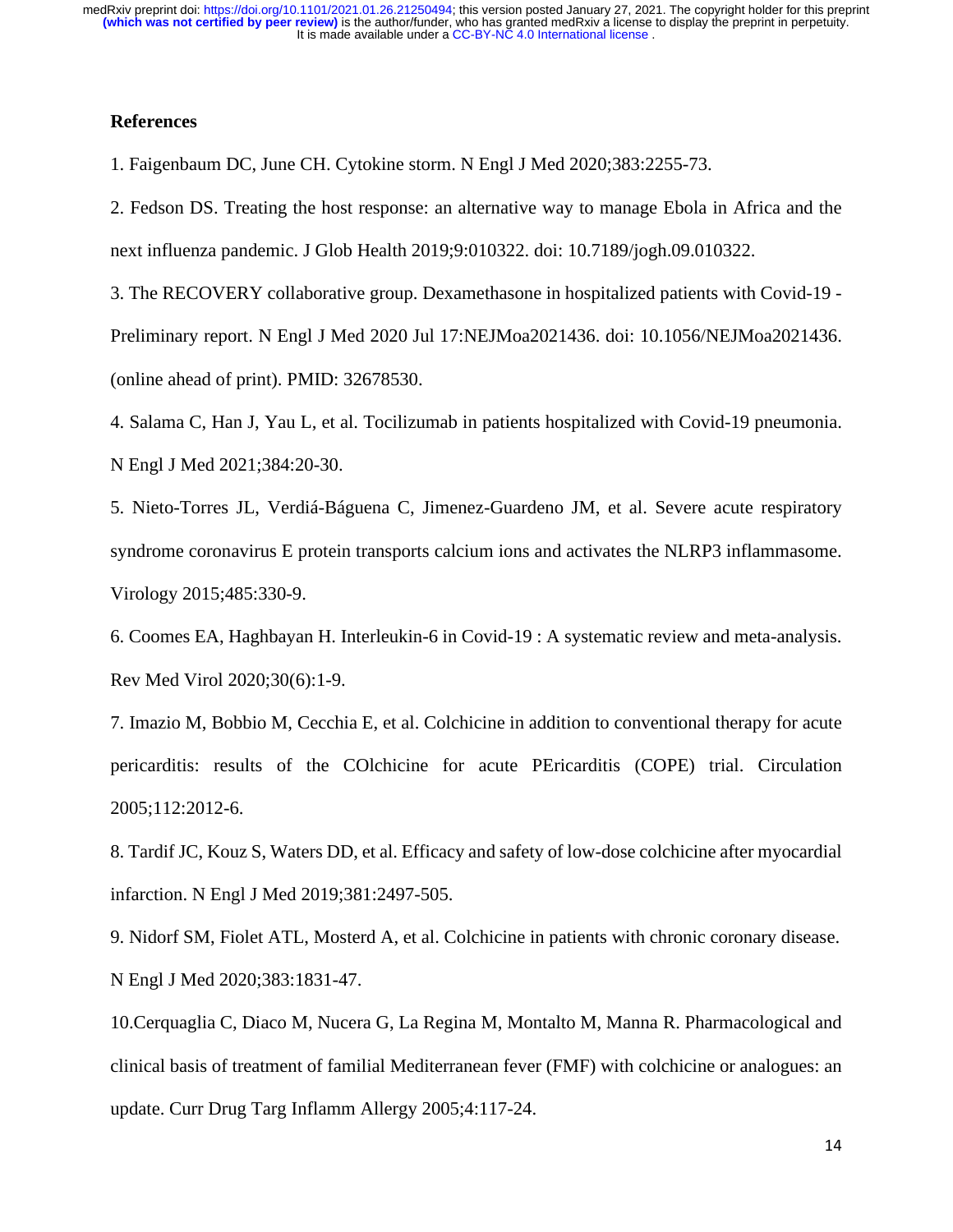11. Ravelli RBG, Gigant B, Curmi PA, et al. Insight into tubulin regulation from a complex with colchicine and a stathmin-like domain. Nature 2004;428:198-202.

12. Pope RM, Tschopp J. The role of interleukin-1 and the inflammasome in gout: implications for therapy. Arthritis Rheumat 2007;56:3183-8.

13. Perico N. Ostermann D, Bontempeill M, et al. Colchicine interferes with L-selectin and leukocyte function associated antigen-1 expression on human T lymphocytes and inhibits T cell activation. J Am Soc Nephrol 1996;7:594-601.

14. Dupuis J, Sirois MG, Rhéaume E, et al. [Colchicine reduces lung injury in experimental acute](https://pubmed.ncbi.nlm.nih.gov/33264297/)  [respiratory distress syndrome.](https://pubmed.ncbi.nlm.nih.gov/33264297/) PLoS One 2020;15:e0242318. doi: 10.1371/journal.pone.0242318. eCollection 2020.PMID: 33264297.

15. European Centre for Disease Preventionn and Control. Case definition for coronavirus disease 2019 (COVID-19). https://www.ecdc.europa.eu/en/covid-19/surveillance/case-definition

16. Abu-Fanne R, Stepanova V, Litvinov RI, et al. Neutrophil defensins promote thrombosis in vivo by altering fibrin formation, structure, and stability. Blood 2019;133:481-93.

17. Leichman AK. Hadassah researchers pinpoint source of corona blood clots. ISRAEL21c (internet), 2020. Available: https://www.israel21c.org/hadassah-researchers-find- source-ofcorona-blood-clots/ (accessed on 25 August 2020).

18. Shah B, Allen N, Harchandani B, et al. Effect of colchicine on platelet-platelet and plateletleukocyte interactions: a pilot study in healthy subjects. Inflammation 2016;39:182-9.c

19. Deftereos SG, Giannopoulos G, Vrachatis DA, et al. Effect of colchicine vs standard care on cardiac and inflammatory biomarkers and clinical outcomes in patients hospitalized with coronavirus disease 2019 -The GRECCO-19 randomized clinical trial. JAMA Network Open 2020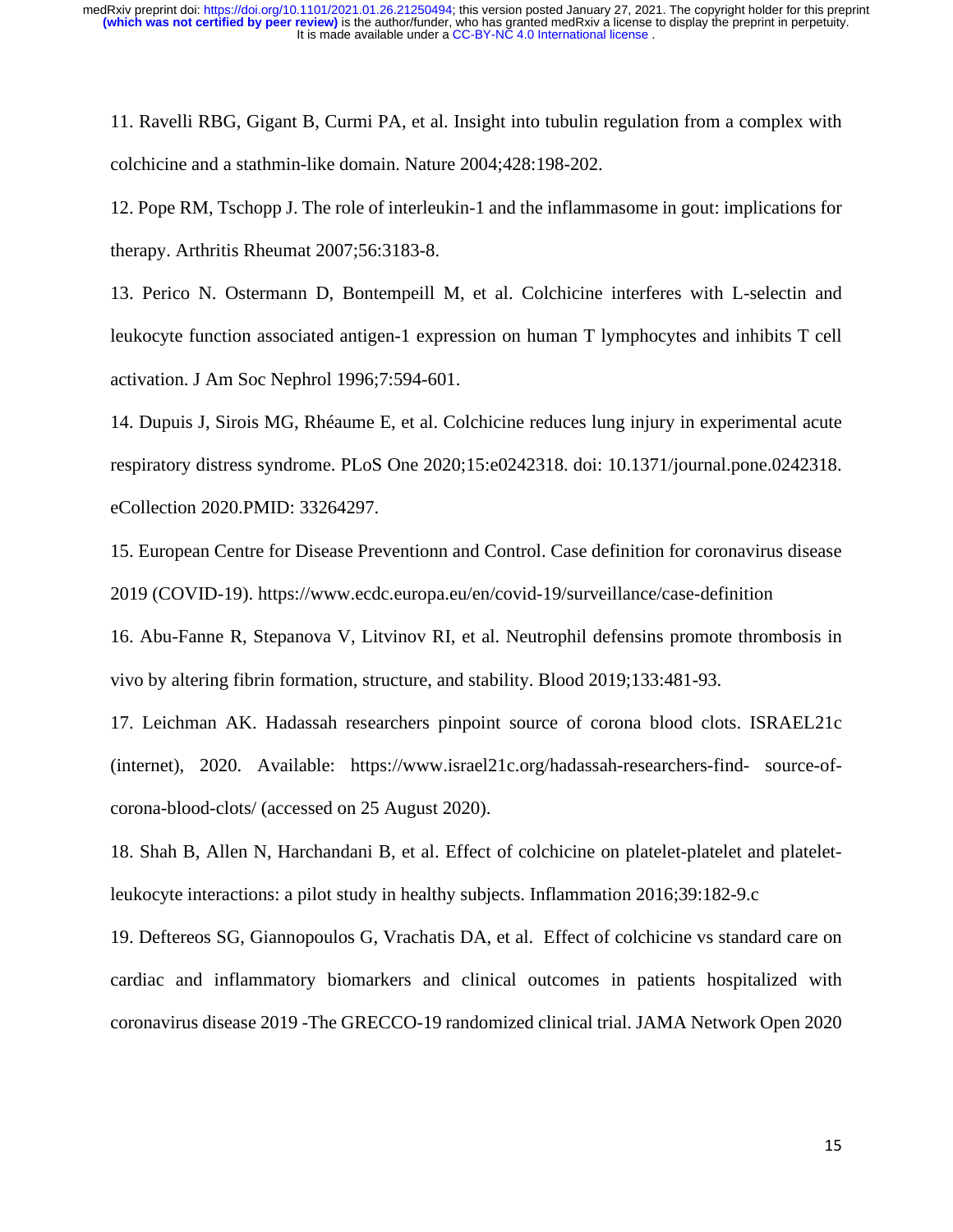| <b>Characteristic</b>         | Colchicine $(N=2235)$ | Placebo (N=2253) |
|-------------------------------|-----------------------|------------------|
| Age - years                   | $54.4 + 9.7$          | $54.9 + 9.9$     |
| Female sex - no. $(\%)$       | 1238 (55.4%)          | 1183 (52.5%)     |
| Caucasian - no. $(\%)$        | 2086 (93.3%)          | 2096 (93.2%)     |
| Body-mass index $(kg/m2)$     | $30.0 \pm 6.2$        | $30.0 \pm 6.3$   |
| Smoking - no. $(\%)$          | 217 (9.7%)            | 212 (9.4%)       |
| Hypertension - no. $(\%)$     | 781 (34.9%)           | 848 (37.6%)      |
| Diabetes - no. $(\%)$         | 444 (19.9%)           | 450 (20.0%)      |
| Respiratory disease - no. (%) | 583 (26.1%)           | 605 (26.9%)      |
| Prior MI - no. $(\%)$         | $65(2.9\%)$           | 72 (3.2%)        |
| Prior heart failure - no. (%) | $24(1.1\%)$           | 18 (0.8%)        |

## **Table 1. Characteristics of the Trial Patients.**

MI denotes myocardial infarction.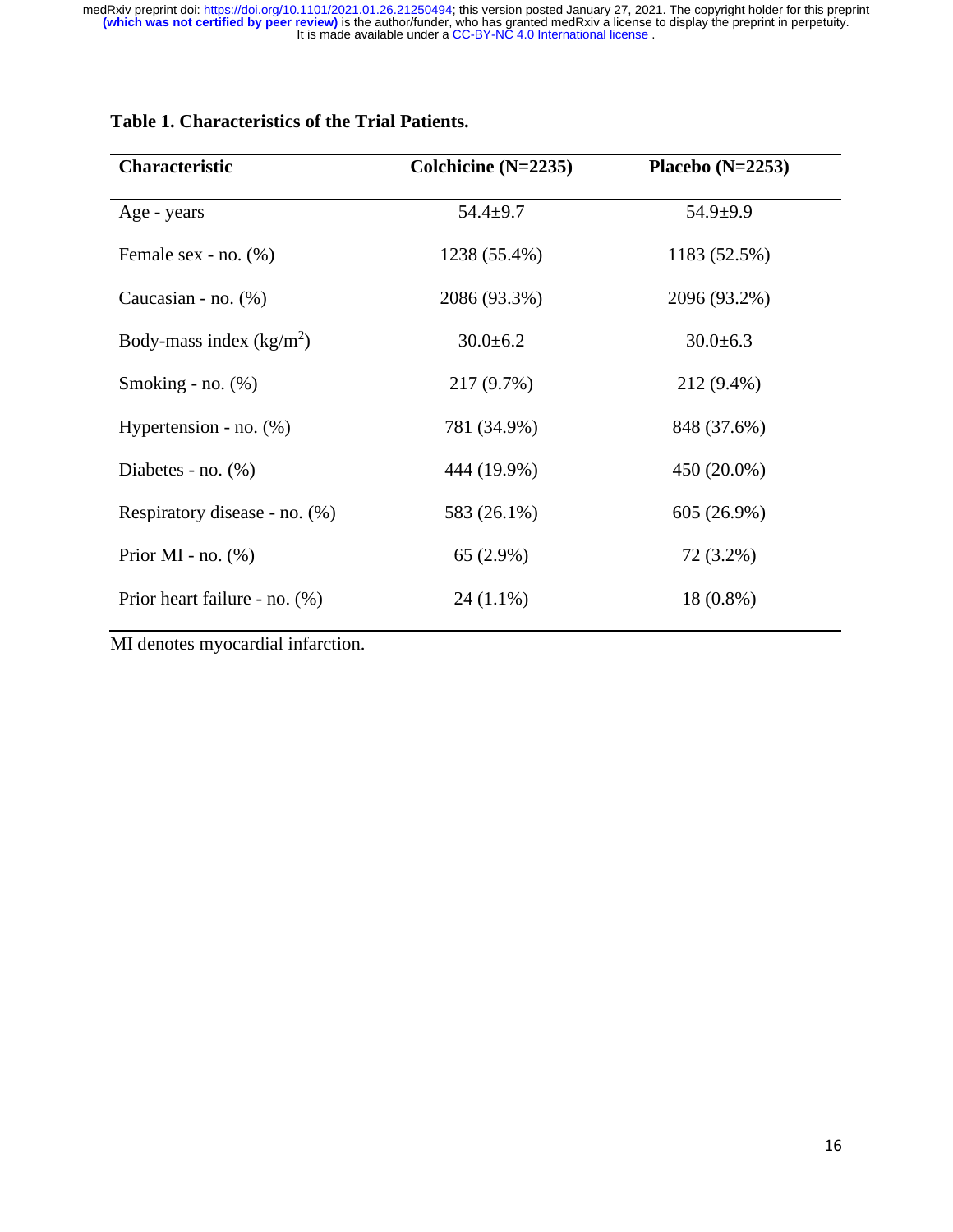| <b>Clinical Outcome</b>                 | <b>Colchicine</b> | <b>Placebo</b> | <b>Odds Ratio</b>   | P Value |
|-----------------------------------------|-------------------|----------------|---------------------|---------|
|                                         |                   |                | $(95\% \text{ CI})$ |         |
| <b>ITT</b> population                   | $N = 2235$        | $N = 2253$     |                     |         |
| Primary composite endpoint - no. (%)    | 104 (4.7%)        | 131 (5.8%)     | $0.79(0.61-1.03)$   | 0.08    |
| Components of primary endpoint:         |                   |                |                     |         |
| Death - no. $(\%)$                      | $5(0.2\%)$        | $9(0.4\%)$     | $0.56(0.19-1.67)$   |         |
| Hospitalization for COVID-19 no. (%)    | 101(4.5%)         | 128 (5.7%)     | $0.79(0.60-1.03)$   |         |
|                                         |                   |                |                     |         |
| Secondary endpoint:                     |                   |                |                     |         |
| Mechanical ventilation - no. (%)        | $11(0.5\%)$       | 21 (0.9%)      | $0.53(0.25-1.09)$   |         |
|                                         |                   |                |                     |         |
| Patients with PCR-proven COVID-19       | $N = 2075$        | $N = 2084$     |                     |         |
| Primary composite endpoint – no. $(\%)$ | 96 (4.6%)         | $126(6.0\%)$   | $0.75(0.57-0.99)$   | 0.04    |
|                                         |                   |                |                     |         |
| Components of primary endpoint:         |                   |                |                     |         |
| Death – no. $(\% )$                     | $5(0.2\%)$        | $9(0.4\%)$     | $0.56(0.19-1.66)$   |         |
| Hospitalization for COVID-19 no. (%)    | 93 (4.5%)         | 123 (5.9%)     | $0.75(0.57-0.99)$   |         |
| Secondary endpoint:                     |                   |                |                     |         |
| Mechanical ventilation – no. $(\%)$     | $10(0.5\%)$       | $20(1.0\%)$    | $0.50(0.23-1.07)$   |         |

## **Table 2. Rates and Odds Ratios for Major Clinical Outcomes.**

ITT denotes Intention-to-Treat.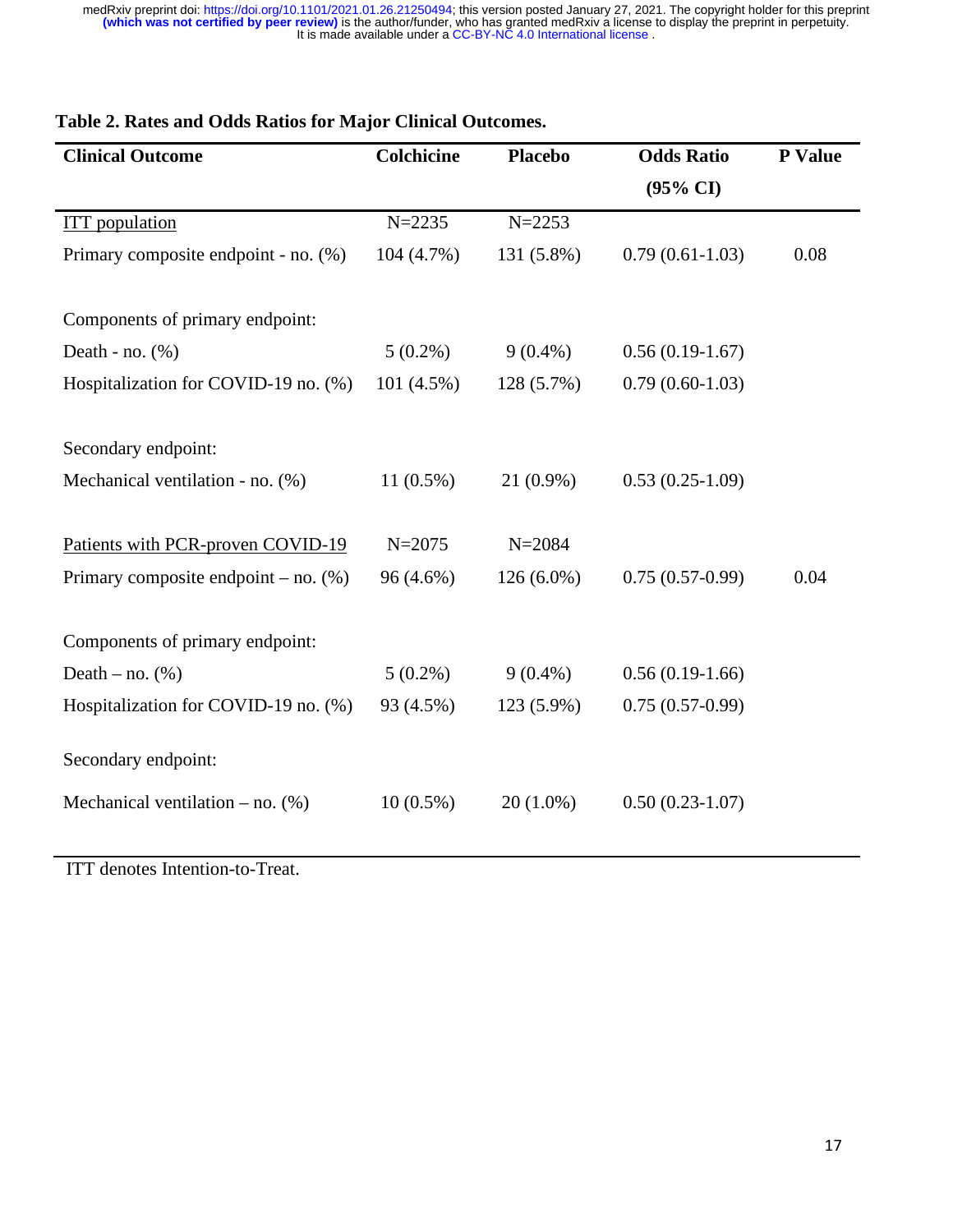| <b>Subgroup</b>             | <b>Colchicine</b>                                       | <b>Placebo</b>   | <b>Odds</b> ratio<br>$(95\% \text{ CI})$ |  |
|-----------------------------|---------------------------------------------------------|------------------|------------------------------------------|--|
|                             | no. of patients with event/total no. of patients $(\%)$ |                  |                                          |  |
| History of diabetes         |                                                         |                  |                                          |  |
| Yes                         | $27/444(6.1\%)$                                         | 43/450 (9.6%)    | $0.61(0.37-1.01)$                        |  |
| No                          | 77/1791 (4.3%)                                          | 88/1803 (4.9%)   | $0.88(0.64-1.20)$                        |  |
| History of hypertension     |                                                         |                  |                                          |  |
| Yes                         | 48/781 (6.1%)                                           | 64/848 (7.5%)    | $0.80(0.54-1.18)$                        |  |
| No                          | 56/1454 (3.9%)                                          | $67/1405$ (4.8%) | $0.80(0.56-1.15)$                        |  |
| Smoking                     |                                                         |                  |                                          |  |
| Non-smoker                  | 59/1279 (4.6%)                                          | 71/1270 (5.6%)   | $0.82(0.57-1.16)$                        |  |
| Previous smoker             | 38/738 (5.1%)                                           | 56/770 (7.3%)    | $0.69(0.45-1.06)$                        |  |
| Active smoker               | $7/217(3.2\%)$                                          | $4/212(1.9\%)$   | $1.73(0.50-6.01)$                        |  |
| Age                         |                                                         |                  |                                          |  |
| $\geq$ 70 years             | 18/190 (9.5%)                                           | 27/213 (12.7%)   | $0.72(0.38-1.36)$                        |  |
| $<$ 70 years                | 86/2045 (4.2%)                                          | 104/2040 (5.1%)  | $0.82(0.61-1.09)$                        |  |
| <b>Sex</b>                  |                                                         |                  |                                          |  |
| Men                         | 58/997 (5.8%)                                           | 90/1070 (8.4%)   | $0.67(0.48-0.95)$                        |  |
| Women                       | 46/1238 (3.7%)                                          | 41/1183 (3.5%)   | $1.07(0.70-1.65)$                        |  |
| Body-mass index             |                                                         |                  |                                          |  |
| $\geq$ 30 kg/m <sup>2</sup> | 53/1012 (5.2%)                                          | 70/1040 (6.7%)   | $0.77(0.53-1.11)$                        |  |
| $<$ 30 kg/m <sup>2</sup>    | $50/1216(4.1\%)$                                        | $61/1205(5.1\%)$ | $0.80(0.55-1.18)$                        |  |
| Respiratory disease         |                                                         |                  |                                          |  |
| Yes                         | 35/583 (6.0%)                                           | 48/605 (7.9%)    | $0.74(0.47-1.16)$                        |  |
| No                          | 69/1652 (4.2%)                                          | 83/1647 (5.0%)   | $0.82(0.59-1.14)$                        |  |
| Cardiovascular disease      |                                                         |                  |                                          |  |
| Yes                         | $6/119(5.0\%)$                                          | $11/122(9.0\%)$  | $0.54(0.19-1.50)$                        |  |
| No                          | 98/2116 (4.6%)                                          | 120/2131 (5.6%)  | $0.81(0.62 - 1.07)$                      |  |

# **Table 3. Primary Efficacy Composite Endpoint in Prespecified Subgroups.**

Use of ACEi/ARB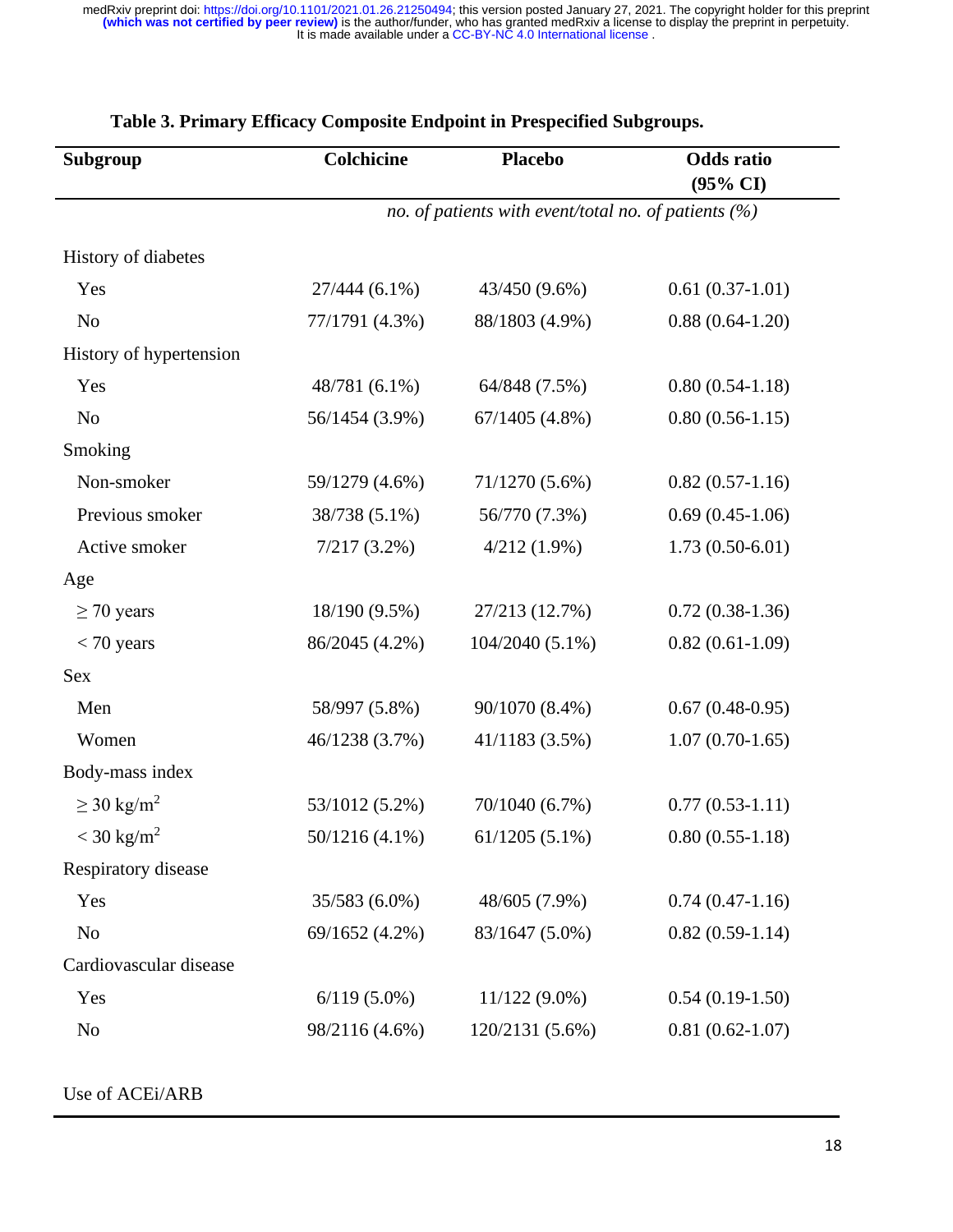| <b>Yes</b>     | $37/602(6.1\%)$  | 53/676 (7.8%)  | $0.77(0.50-1.19)$ |
|----------------|------------------|----------------|-------------------|
| N <sub>o</sub> | $67/1633(4.1\%)$ | 78/1577 (4.9%) | $0.82(0.59-1.15)$ |

ACEi denotes angiotensin-converting enzyme inhibitor, and ARB angiotensin-receptor blocker.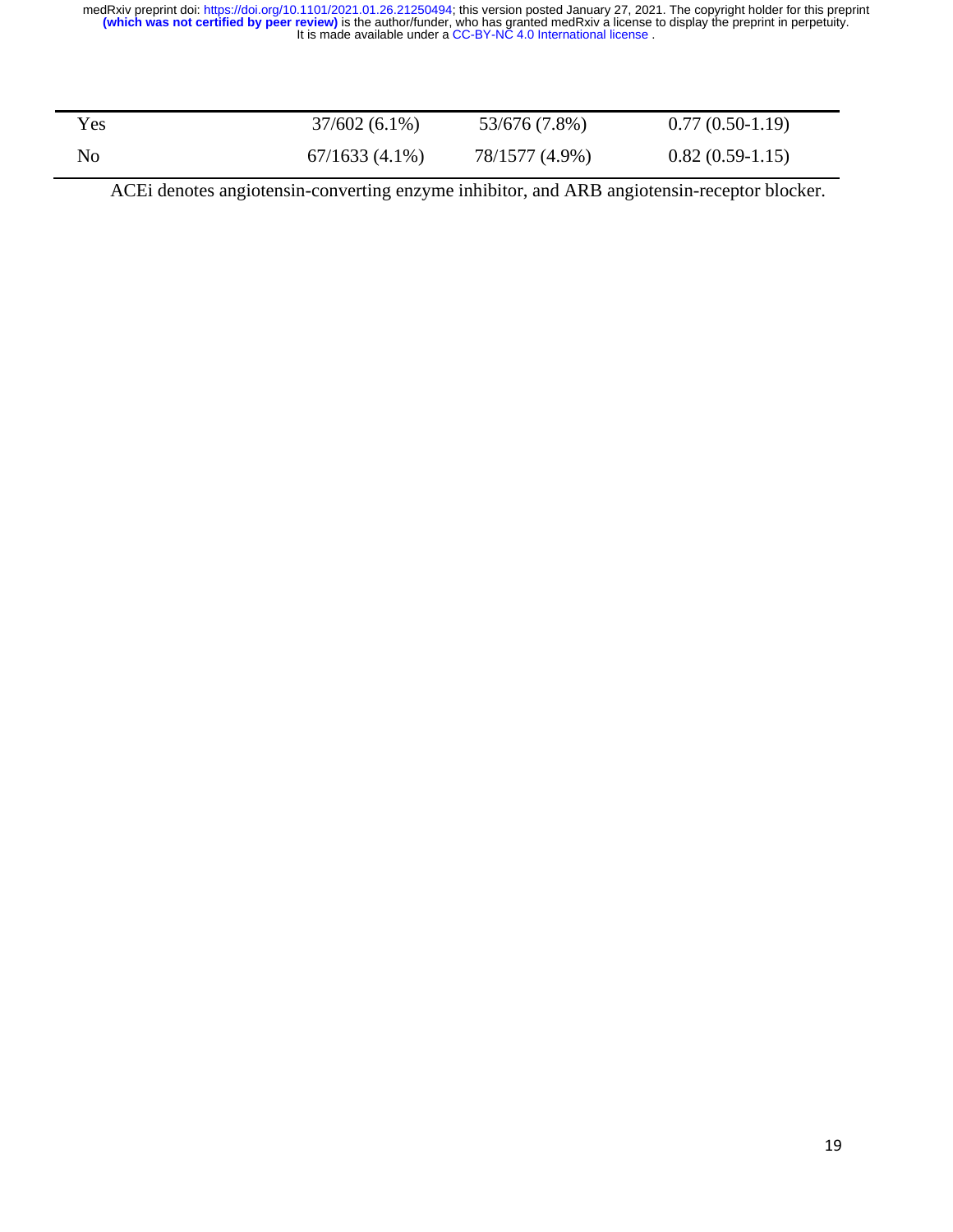| <b>Adverse event</b>                 | Colchicine (N=2195) | Placebo $(N=2217)$ | P Value* |
|--------------------------------------|---------------------|--------------------|----------|
| Any $SAE$ - no. $(\%)$               | 108 (4.9%)          | 139 (6.3%)         | 0.05     |
| Pneumonia SAE - no. (%)              | 63 (2.9%)           | $92(4.1\%)$        | 0.02     |
| Pulmonary embolism - no. (%)         | $11(0.5\%)$         | $2(0.1\%)$         | 0.01     |
| Any related AE - no. $(\%)$          | 532 (24.2%)         | 344 (15.5%)        | < 0.0001 |
| Gastro-intestinal AE - no. $(\%)$    | 524 (23.9%)         | 328 (14.8%)        | < 0.0001 |
| Gastro-intestinal $SAE$ – no. $(\%)$ | $6(0.3\%)$          | $3(0.1\%)$         | 0.31     |
| Diarrhea AE - no. (%)                | 300 (13.7%)         | 161 (7.3%)         | < 0.0001 |
| Nausea AE - no. (%)                  | 43 (2.0%)           | $47(2.1\%)$        | 0.71     |
| GI haemorrhage $AE$ - no. $(\%)$     | $1(0.0\%)$          | $0(0\%)$           | 0.33     |
| Rash $AE - no.$ (%)                  | $4(0.2\%)$          | $13(0.6\%)$        | 0.03     |

## **Table 4. Proportions of Patients with Adverse Events in the Safety Population**†**.**

AE denotes adverse event; GI, gastro-intestinal; and SAE, serious adverse event.

†The safety population refers to the patients who took at least one dose of trial medication.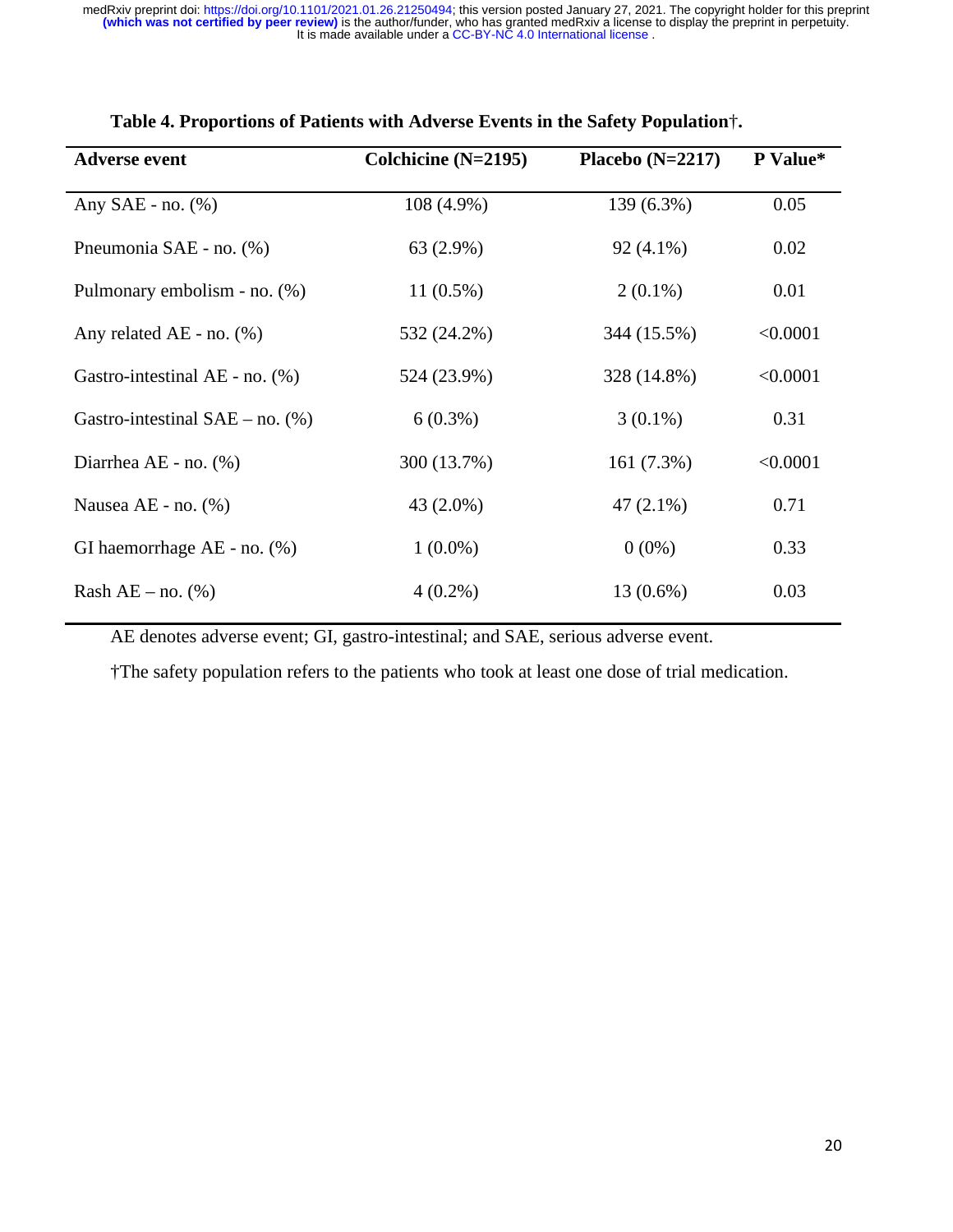**Figure Legends**

**Figure 1. Consort Diagram of the Flow of Patients During the Trial.**